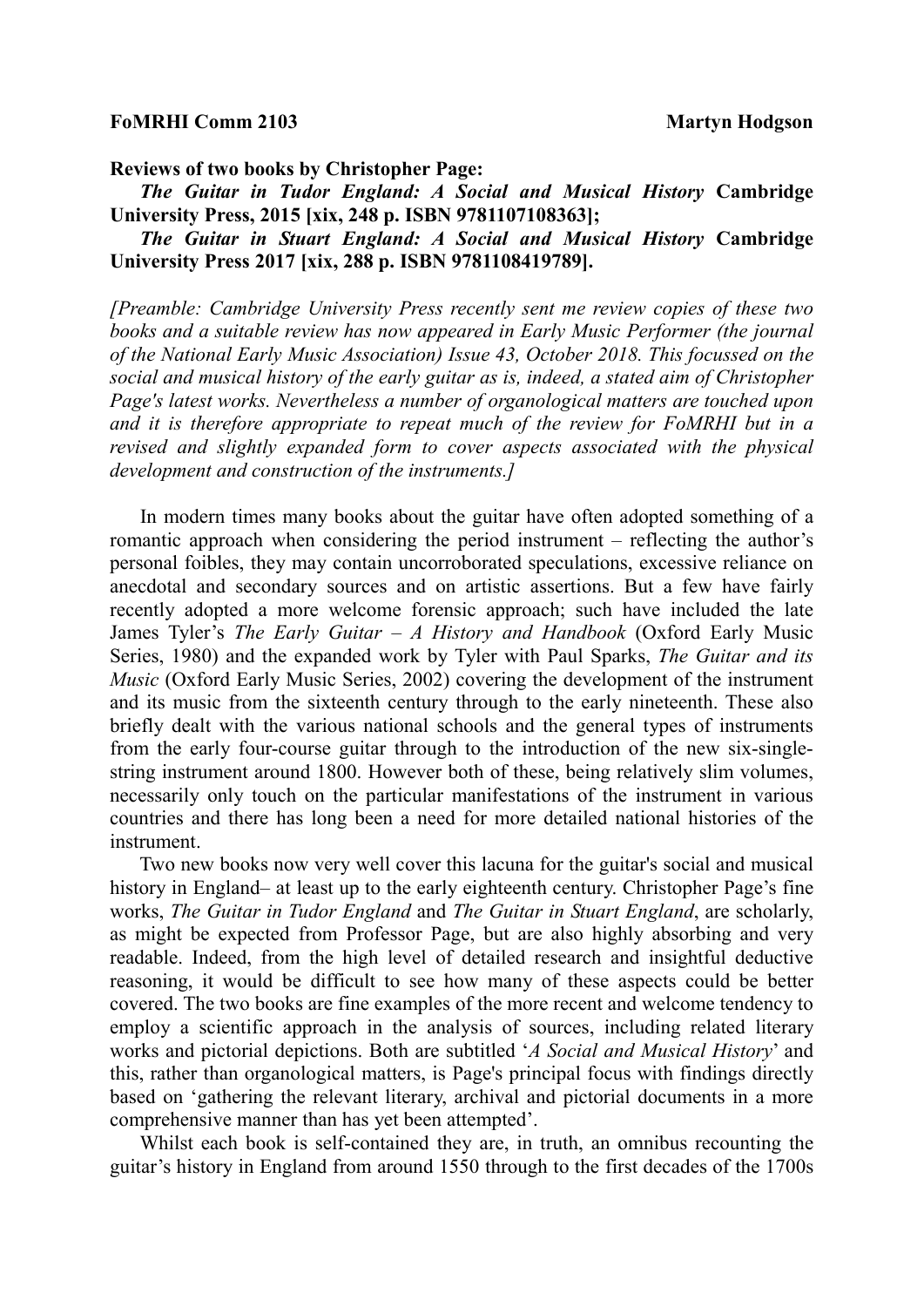as is, indeed, reflected by their titles. A further final book is promised in this CUP trilogy to cover the guitar in Georgian England – although I do hope Page might feel able to extend his work up to the end of Victoria's reign and so cover: important social and musical developments (including adoption by the middle classes – as recounted by Dickens); significant organological changes (Panormo's influences and the like); and influential, if often idiosyncratic, guitarists working in England later in the nineteenth century such as Giulio Regondi (also a celebrated Wheatsone concertina virtuoso), Madame Sidney Pratten (née Catharina Pelzer) and the popular music-hall comic, Ernest Shand, who had a second, more private, career as a guitar performer and composer.

 Both books follow a similar pattern: an introduction setting the scene and outlining what is to come; various chapters on different aspects of the instrument; relevant appendices fleshing out the main text; a very extensive bibliography separated into primary and modern sources including some relevant dissertations and articles (although not all relevant specialist journals - such as *FoMRHI Quarterly* - are represented); and a useful index. Extensive notes are collected at the end of each chapter (but I still hanker for the more convenient format of having them as footnotes close by the main text).

 The four-course guitar (English 'gittern', 'guiterne' and other cognates) was played in many parts of Europe during the sixteenth century, including Spain, Italy, the Low Countries, but especially in France where it enjoyed particular popularity. England was no exception to the fashion and in *The Guitar in Tudor England* Page identifies and recounts relevant manifestations of the guitar in this country. The seven chapters cover:

 - images of the guitar in Tudor England, such as the Hengrave Hall overmantel depicting two guitars and the Eglantine Table at Hardwick Hall, which includes a guitar inlay. How typical these depictions showing such tiny instruments (string lengths around mid 30cm) were of all contemporary guitars is, of course, difficult to say and little is made of other representations to estimate general size, but Page puts a case for considering these particular historical artefacts as reasonable representations;

 - studies of various inventory listings, accounts and other documents which identify some of those who owned guitars – from Henry VIII, through various gentlemen, university fellows and even apprentices – although how relatively widespread guitar ownership was compared to, say, the lute and/or cittern is not established;

 -surviving sixteenth-century London Port Books which show the importing of instruments, including guitars, primarily by drapers and the like who may have simply filled free shipping space alongside their principal imports – small business entrepreneurs I suppose we might call them today;

 - James Rowbothum's printed guitar tutor, *An Instruction to the Gitterne* from around 1569, of which only fragments survive. It seems to be an English adaptation of a partially extant work from Adrian Le Roy and this allows Page to reconstruct, fairly convincingly, much of Rowbothum's missing original tablature;

 - examination of other contemporary sources of or relating to guitar music including the refined works published by Le Roy & Ballard (perhaps the finest guitar music of this period) and pieces from the Osborn Commonplace Book;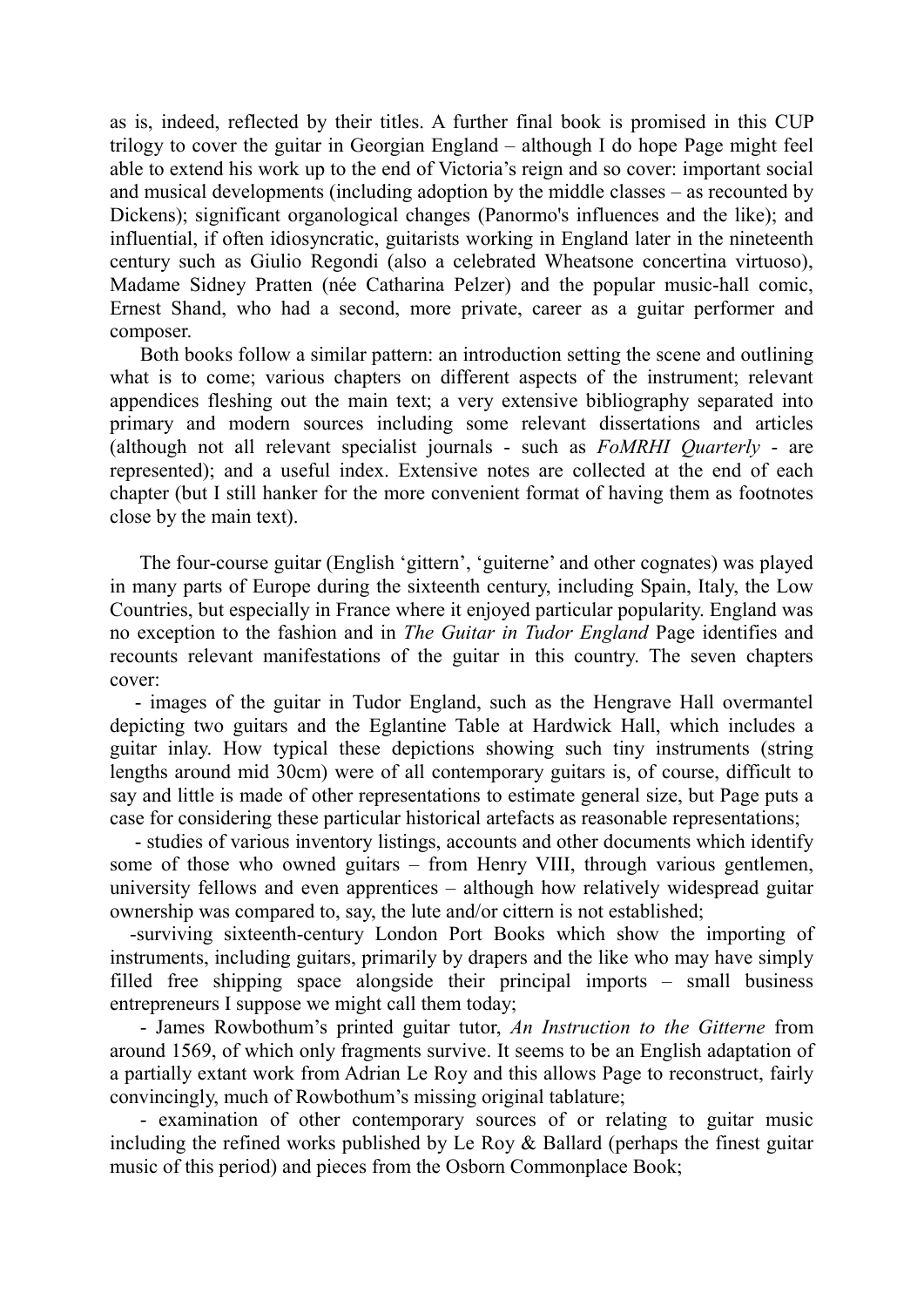- possible song accompaniments with guitar which, although there are no extant sources for such songs from England at this time, Page believes was a known practice and, after considering various contemporary sources, he develops suitable accompaniments to some songs;

 - the autobiography of a particularly interesting individual, Thomas Whythorne, who not only wrote songs and sonnets but also played the guitar. Whythorne appears to have successfully climbed the first few rungs on the social ladder towards becoming a gentleman through his artistic endeavours (studying composition, the lute, virginals, 'sittern' and the 'gittern') as well as possessing skill in the gentlemanly arts of fencing and dancing.

 A conclusion summarises the preceding chapters and also outlines the eight substantial and relevant appendices. These cover: the terms 'gittern' and 'cittern'; references to gitterns from 1542 to 1605; the probate inventory of Dennys Bucke (1584); octave strings on the third and fourth courses; the fiddle tunings of Jerome of Moravia, 'swept' strings and the guitar; the mandore and the wire-strung gittern; the ethos of the guitar in sixteenth-century France; Raphe Bowle's manuscript of 1558.

 The *Guitar in Tudor England* contains a few facsimiles of early guitar tablatures, but most musical examples are given in the octave transposing treble clef as if for a modern instrument in E (perhaps to appeal to modern guitar players), rather than a more expected nominal G or A for the period instrument (or even higher for the tiny instruments suggested above). A parallel intabulation would also have been useful for period guitarists who do not play from modern guitar staff notation.

 The only significant reservation I have over much of what Page writes are the assertions about the stringing of the third and fourth courses (Appendix D). Firstly, the idea that on the early four-course guitar the high octave of an octave pair was always placed on the 'outside' (i.e. the plucking thumb side) of the course: whilst there is clear evidence that this was a practice widely employed on the later five-course guitar, there is no primary evidence, as far as I'm aware, for such use on the early four-course instrument – it may have been the case, or may not – but future anticipated retrospection is not really sufficient evidence for an earlier practice. Indeed, the similarities between much lute and guitar music of the period (for example in the Le Roy prints of both lute and guitar music) suggests a more lute-like disposition (with the lowest string of the bass pair on the right hand, thumb side) rather than one more suitable for the baroque *campanella* style of play and high chords, as often found with the later five-course instrument. Secondly, the evidence of one early printed instruction book, *Selectissima Elegantissimaqve, Gallica, Italica Et Latina In Gviterna Lvdenda Carmina* (Pierre Phalèse, 1570), requiring a high octave on the third of the four-course guitar is dismissed as a contemporary confusion between other stringing instructions for the cittern and those for the guitar: whilst this possibility has also been suggested elsewhere, and may even be the case, in my view the thesis is simply not sufficiently proven.

 Notwithstanding these particular reservations, Page's fine book on the Tudor instrument is undoubtedly a major step forward in early guitar scholarship and ought to be bought by anyone with a genuine interest in the four-course instrument.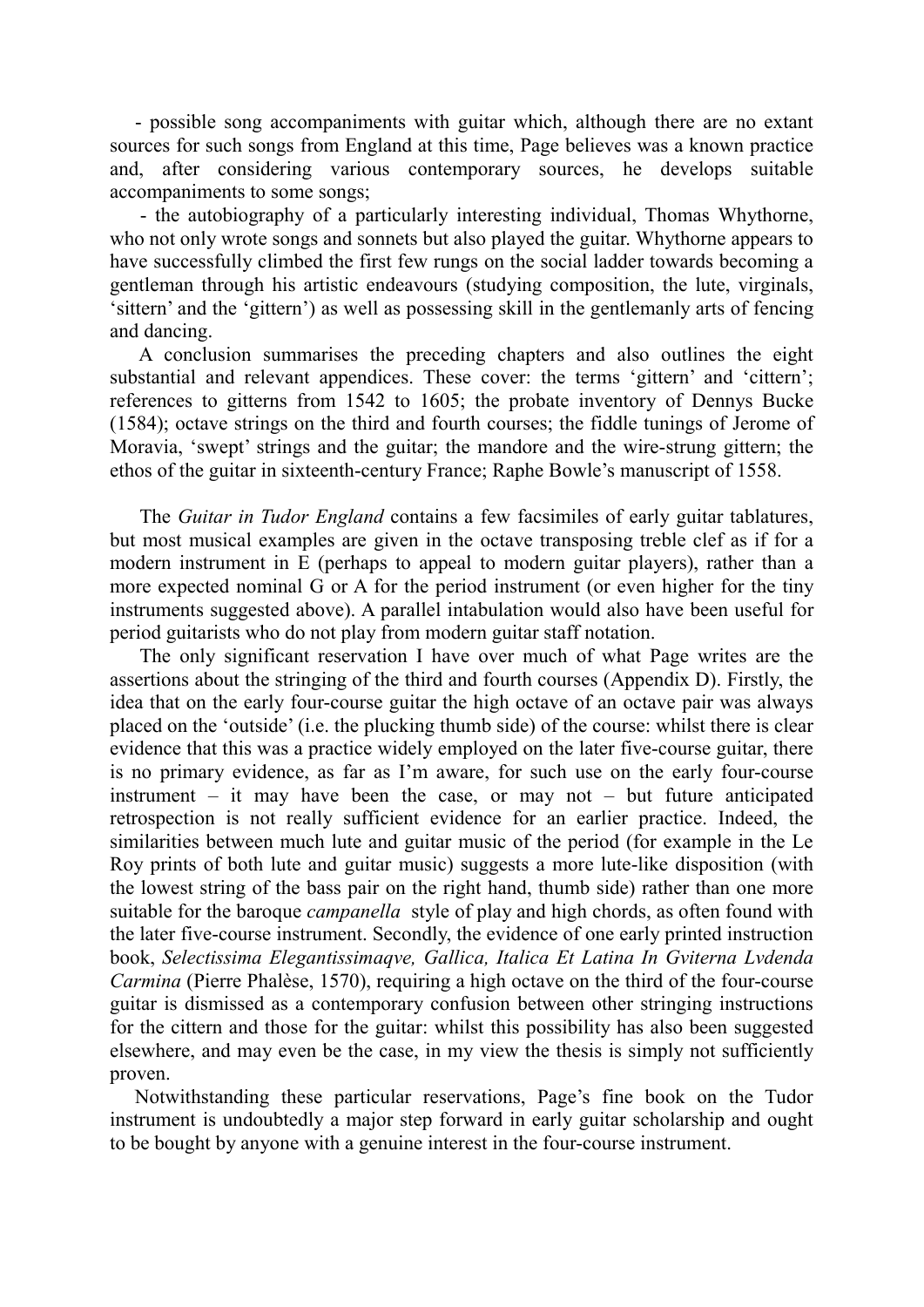Much more has been written about the five-course guitar than the earlier fourcourse – not only in books but in specialist journals. Nevertheless, Professor Page has mined rich new seams and unearthed much significant material to expand and add to our views of the instrument. The guitar seems to have played a significant role in seventeenth-century England and especially at the Restoration court – even more, perhaps surprisingly, than at the court of *Le Roi Soleil* – and Page elaborates on this in the early chapters of his latest book, *The Guitar in Stuart England*.

 The five-course guitar, developed at the end of the sixteenth century, became astonishingly popular throughout most of Europe in the seventeenth and in some parts continued to be so even well into the eighteenth. In England the social revolutions of the time, the Commonwealth (and Stuart exile in France) and the Restoration had a peculiar influence and shaped much of the later usage of the guitar. In *The Guitar in Stuart England* Page identifies some relevant pictorial representations, literary works and archival materials to produce a story of the guitar in England from its early appearances in the Jacobean and Caroline courts, through the Interregnum, into its heyday at the Restoration court and finally on to its decline in the early eighteenth century. The seven chapters cover:

 - some of the relevant background found in his earlier book on the Tudor instrument and which sets the scene for the guitar in Jacobean and Caroline England. The guitar in early seventeenth-century England is explored especially focussing on the court masque and town fashion and on the particular suitability of the instrument for use in the simple chordal accompaniments of the new 'baroque' thorough bass. The Jacobean court was especially subject to Spanish influences, as found in some song settings, while the later, Caroline court more so by those from France, including the court masque and also reflecting Henrietta Maria's arrival and later when the guitar became *à la mode*. But the seventeenth century was a period of turmoil and the changes of monarch, the Commonwealth and Restoration certainly had a significant impact on the guitar in England which Page very well, and interestingly, recounts;

 - explorations of household accounts in England (principally London) and abroad showing payments for guitar lessons and the purchase of instruments and strings. Studying abroad also directly exposed Englishmen to foreign influences and this continued under the Commonwealth, especially for those wishing to distance themselves from the revolutionary conflict;

 - a brief foray into the guitar during the Interregnum leading into a meaty chapter on the Restoration court which was guitaristically dominated for almost twenty years by the acclaimed Francesco Corbetta – the leading player and composer of guitar music of the age. Page, most appropriately, devotes much space to describing Corbetta's influences and music, even touching on his sadly neglected vocal works, as well as describing suitable performance spaces and general court repertoire;

 - an exploration of paintings of women playing the guitar, in a novel exposition entitled *'Regarding the Female Guitarist'*, but, as Page also points out, it was by no means a woman's instrument alone and, indeed, was often associated with rakish men. The female sitters are invariably depicted strumming in a particularly elegant posture which perhaps suggests that playing the guitar with such strummed chords was considered particularly fit for displaying feminine charms.

- the use of the guitar on the London stage (*'Guitars, Gallants and Gentlewomen'*)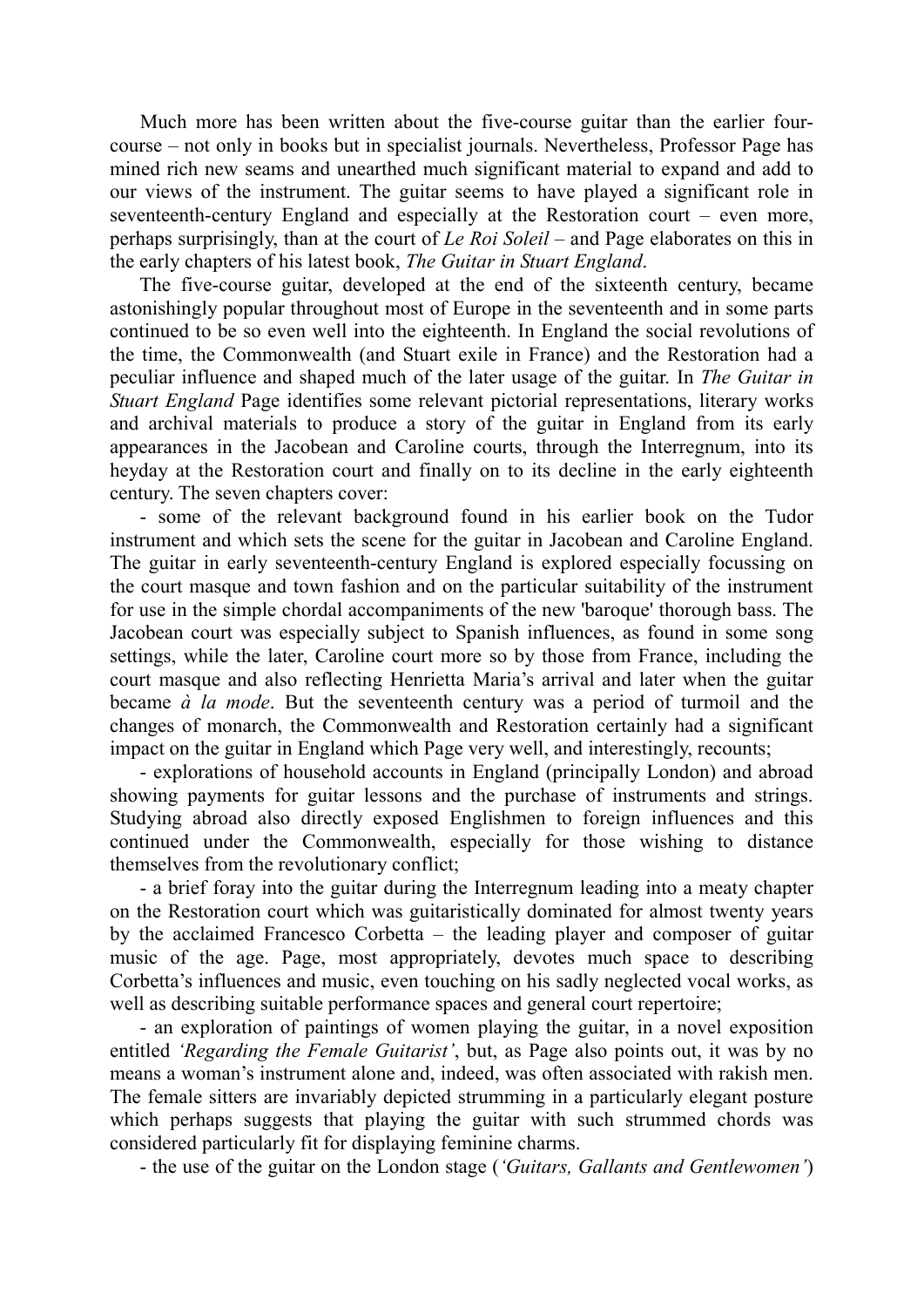in which Page points out that the instrument was eminently suitable for being played on stage to accompany the action – either with a straightforward (generally strummed) dance or a simple song accompaniment. Unsurprisingly, very little of this repertoire has survived since there was already a large pool of suitable pieces available as required. Such relatively simple works also seem to have been a staple of gallants, were used by 'City Dames' and also at young gentlewomen's schools. One of these was the Chelsea boarding school where Josias Priest was dancing master and where, of course, Purcell's *Dido and Aeneas* was performed – perhaps with 'Gittars' dances played as noted in the earliest libretto.

 - Samuel Pepys' writings which include much on his involvement with the guitar (he initially disliked it - "methinks it is but a bauble") and with his Italian guitar teacher, Cesare Morelli, who Pepys eventually commissioned to write out songs with guitar tablature – resulting in one of the largest collection of songs with guitar from this period. Pepys also knew Nicola Matteis who settled in England and wrote the best contemporary treatise about realising a thorough bass on the five-course guitar;

 - the guitar book of 'Princes An' (later Queen Anne), dating from the 1690s but also containing music from earlier times as well as settings and adaptations of violin and vocal music of the period for solo guitar, is considered in *'The Autumn of the Five-Course Guitar in England'*. Page traces the last historical images of the instrument in England, such as a 1747 portrait of the Earl of Blessington in 'antick' historical dress with a five-course guitar – perhaps even then a sign of its obsolescence.

 Finally, there are four substantial appendices covering: Conspectus of Musical Sources and Selected Inventories; Guitars in Probate Inventories of the Seventeenth Century; The Letters of Samuel Pepys concerning the Guitar; The Dupille Manuscript. The checklist of sources is a particularly useful appendix identifying sources of relevant printed books, some appropriate staff notation sources, and guitar tablature manuscripts. In line with the book's primary focus there is little on related organological matters.

 Again, as with his earlier book on the Tudor guitar, the only significant concerns I have about Page's otherwise generally excellent work, are his assertions and assumptions for the stringing of the five-course instrument (*Introduction*, 10–11). Page readily accepts that this is 'contentious field' and that he has therefore usually only employed the stringings recorded in English sources (except, he says, where a clear Italianate influence seems apparent). Since there is only one (just) pre-Restoration source which indicates any tuning in England for the five-course guitar (a note of 1660 by Richard Toward), which Page unequivocally (if questionably) interprets as requiring an instrument with no bourdons whatsoever, this is something of a hostage to fortune for he is then committed to this one tuning for all the earlier seventeenth century musical examples – even for music in the simple strumming ('thrumming') style. However, there is still much ongoing debate and the situation is less clear cut than this with continuing foreign influences suggesting a range of tunings were probably employed on the five-course guitar in England (as, indeed, elsewhere) – thus the pre-Restoration guitar may have equally well had bourdons as none. Nevertheless, Page is certainly right in suggesting that, after the Restoration, Corbetta's tuning with a bourdon only on the fourth course and the high octave on the thumb side (and with no